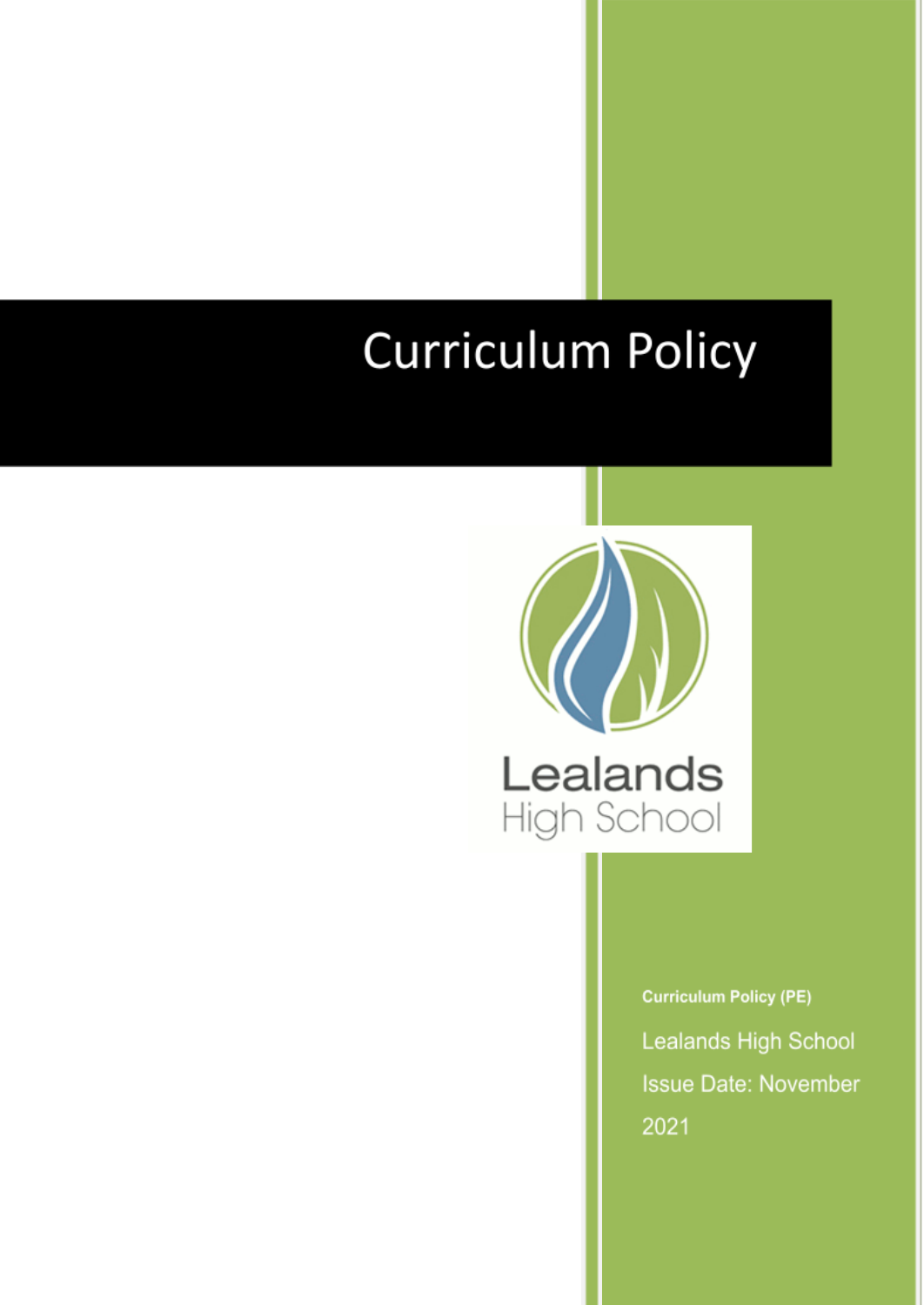

# **Curriculum Policy**

| <b>Contents</b>                                     |                                                                                         |                |  |
|-----------------------------------------------------|-----------------------------------------------------------------------------------------|----------------|--|
| 1.                                                  | Introduction                                                                            | $\overline{2}$ |  |
| 2.                                                  | Governors' Statement of Principles                                                      | $\overline{2}$ |  |
| 3.                                                  | <b>Curriculum Intent</b>                                                                | 3              |  |
| 4.                                                  | Curriculum framework                                                                    | 3              |  |
| 5.                                                  | Roles, Rights & Responsibilities                                                        | 4              |  |
| 6.                                                  | Key Stage 3 & Key Stage 4 Curriculum                                                    | 5              |  |
| 7.                                                  | Learning Choices for Year 9                                                             | 6              |  |
| 8.                                                  | Sex & Relationship Education (see Sex & Relationships Policy)                           | 6              |  |
| 9.                                                  | Personal, Social, Health Education (PSHE) & Citizenship (see PSHE & Citizenship Policy) | 6              |  |
| 10.                                                 | Religious Education & Collective Worship (see Collective Worship Policy)                | 7              |  |
| 11.                                                 | Primary School Transfer                                                                 | 7              |  |
| 12.                                                 | Work Related Learning (see Work Related Learning Policy)                                | 7              |  |
| 13.                                                 | Literacy                                                                                | 8              |  |
| 14.                                                 | Review & Monitoring                                                                     | 8              |  |
| 15.                                                 | Standards by which the Success of this Policy can be Evaluated                          | 8              |  |
| Appendix A: Key Stages 3 & 4 Curriculum Diagrams    |                                                                                         |                |  |
| <b>Appendix B: Literacy Policy &amp; Procedures</b> |                                                                                         |                |  |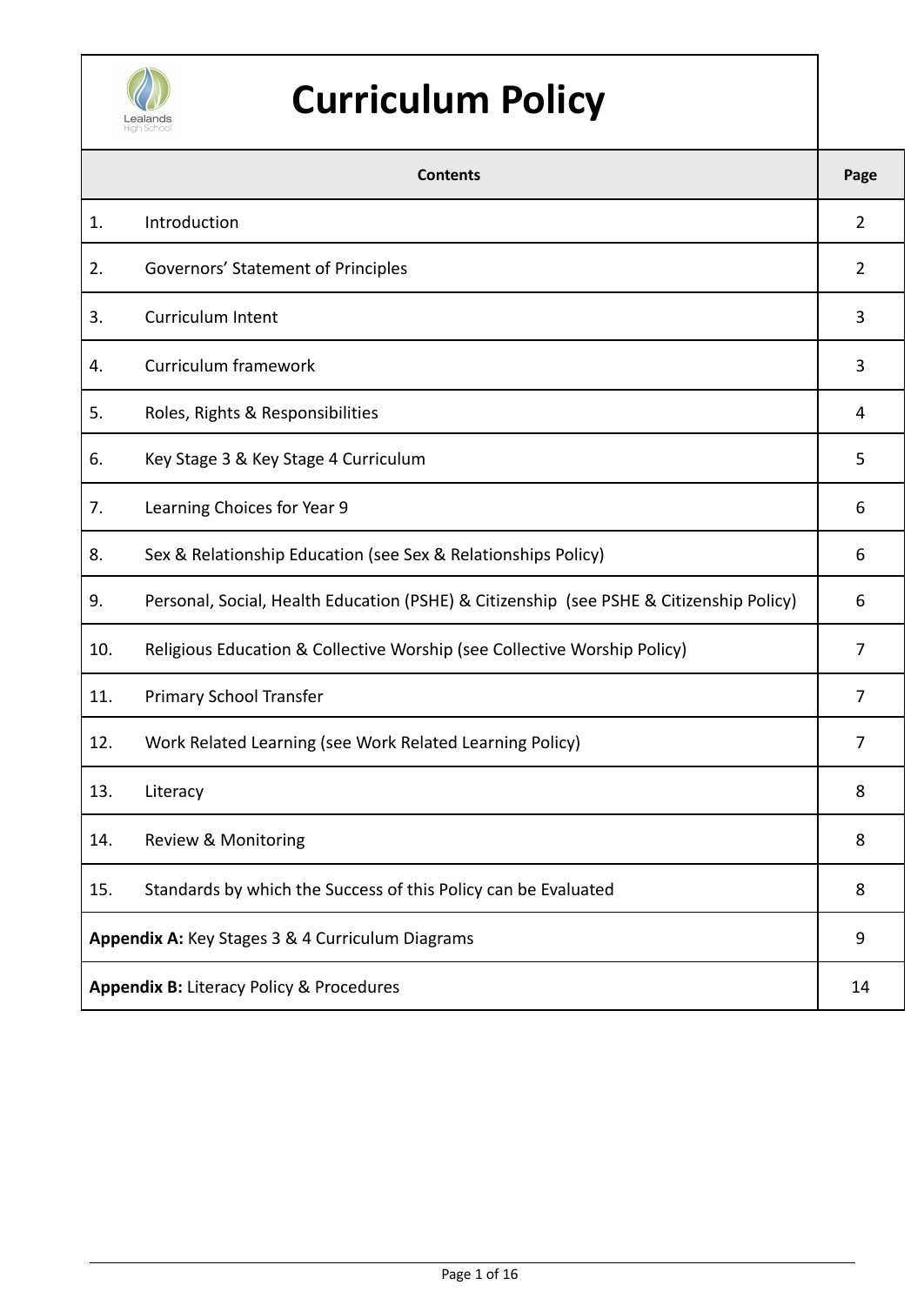#### **1. INTRODUCTION**

Lealands High School policies are designed to support the school ethos, aims and vision. Lealands is a positive learning community which is fully inclusive to ensure equality of opportunity for all.

Our aims are outlined in our Home School Agreement.

● Everyone achieves success and makes excellent progress

● We all continually improve what we do and work hard

out of those around us

#### **Our aims:**

### **Excellence in everything we do Everyone has responsibility Respect for all**

- To prepare young people for life and a positive future
- To ensure that school is a safe place
- We care about being the best we can be and getting the best ● To help and support others to grow and succeed

- Everyone is valued for their contribution
- All are cared for and supported so that needs are met
- We recognise and celebrate the talents, gifts and uniqueness of every individual

In order to achieve these aims students, parents and the school need to work in partnership.

#### **Our vision is to be:**

*Everyone achieves excellence, demonstrates respect for all and takes responsibility for their own actions, while helping others to be successful.*

We strive to achieve this vision in all that we do and staff, students, parents, governors, other school stakeholders and partners are all an important part of making this happen.

#### **2. GOVERNORS' STATEMENT OF PRINCIPLES**

- 2.1 This Governors' statement of principles has been produced in response to the Education and Inspections Act 2006. All schools are required to have a set of agreed Governors' principles, which guide the Headteacher when determining the curriculum within school.
- 2.2 These principles have been developed by the Governors following consultation with parents, staff and students.
- 2.3 The Governors expect any policy or actions to be in accordance with their responsibilities under equality legislation and wish to promote an environment which aims to eliminate all forms of discrimination, harassment and bullying, and promotes the welfare of students and staff.
- 2.4 The purpose of the school's curriculum policy is to fulfil the Governors' duty of care to students and employees; to promote teaching and learning and high standards of attainment.
- 2.5 The policy should take particular account of the needs of all groups of students including vulnerable children, and should comply with guidance and statutory requirements regarding equality of treatment and avoidance of unfair discrimination.
- 2.6 The Governors will keep this statement of principles under review by considering it annually at a meeting of the full Governing Body.
- 2.7 The Headteacher will bring the school's curriculum policy to the attention of students, parents and staff at least once a year.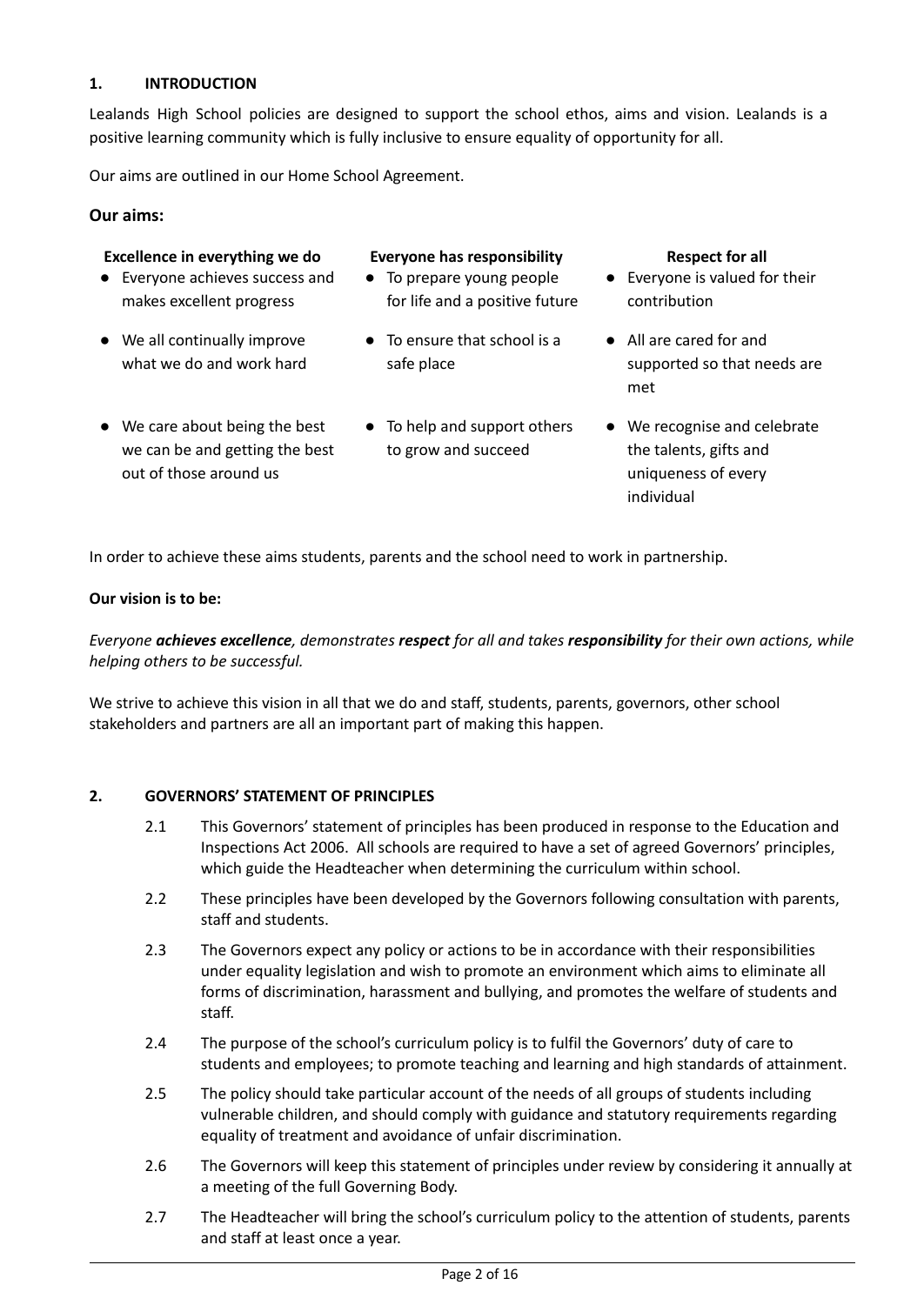#### **3. CURRICULUM INTENT**

The curriculum at Lealands High School is designed to support all young people to become:

**Successful learners** - who enjoy learning, make progress and achieve. **Confident individuals** - who are able to live safe, healthy and fulfilling lives. **Responsible citizens** - who make a positive contribution to society.

The school provides innovative programmes of learning that respond to students' individual needs and interests, preparing them for the next stage of their education.

We believe that Lealands High School exists to provide the best possible education for all of its students through a commitment to quality in their learning experiences.

Students have access to the whole curriculum. The curriculum is differentiated in a way to enhance access to a full range of experience for each individual. It gives appropriate attention to progression so that the work provided at each stage reflects and builds upon that done previously. The curriculum is developed within the frameworks and contexts of appropriate statutory and non-statutory guidance such as the national strategy and exam syllabuses.

No student will be denied access to the curriculum as a result of race, gender, disability or special learning needs. Our curriculum aims to meet the educational needs of all students having regard to their ethnic and cultural background, whilst developing a mutual respect for all members of the community. For the purpose of this document, the curriculum is the wider school curriculum, including extra-curricular activities.

The curriculum experience of students at Lealands High School is founded on high expectations, challenge at an appropriate level, effective support for students and high levels of self-esteem in students as learners. The curriculum is highly coherent and relevant and promotes the personal development of students through the provision for students' spiritual, moral, social and cultural development.

#### **4. CURRICULUM FRAMEWORK**

To achieve our curriculum intent we have developed a framework in consultation with leaders of the school. The five principles are:-

#### **1. Our curriculum is knowledge rich.**

We are clear about what knowledge students should know at each point of the curriculum, down to each individual lesson. We make sure they are ready to continue their journey by supporting them to develop a body of knowledge that students should know, and by giving them the capacity to add to their knowledge and understanding in the future.

#### **2. Planned forwards and backwards**

Our subject experts begin our learners journey using their understanding of the key stage 2 curriculum. We want our students to have the opportunity to access the best post 16 options, so we plan backwards from this aim. Planners in each subject consider the broad knowledge and skills that students require by the time they leave us, which will facilitate future knowledge growth and retention.

#### **3. All students to achieve mastery.**

We aim for students to master the carefully sequenced key knowledge and skills to adequate depth before further learning is introduced, as we know that the more you know the more you have the capacity to know – we increase knowledge and understanding.

#### **4. All lessons demonstrate responsive teaching (cure)**

Formative assessment is used continually in every single lesson, to check on the progress of the students through the curriculum. We continually need to know what they have learnt. Teachers are confident to reteach if mastery has not been achieved.

**5. Lealands students have access to a rich and wide range of curriculum opportunities.**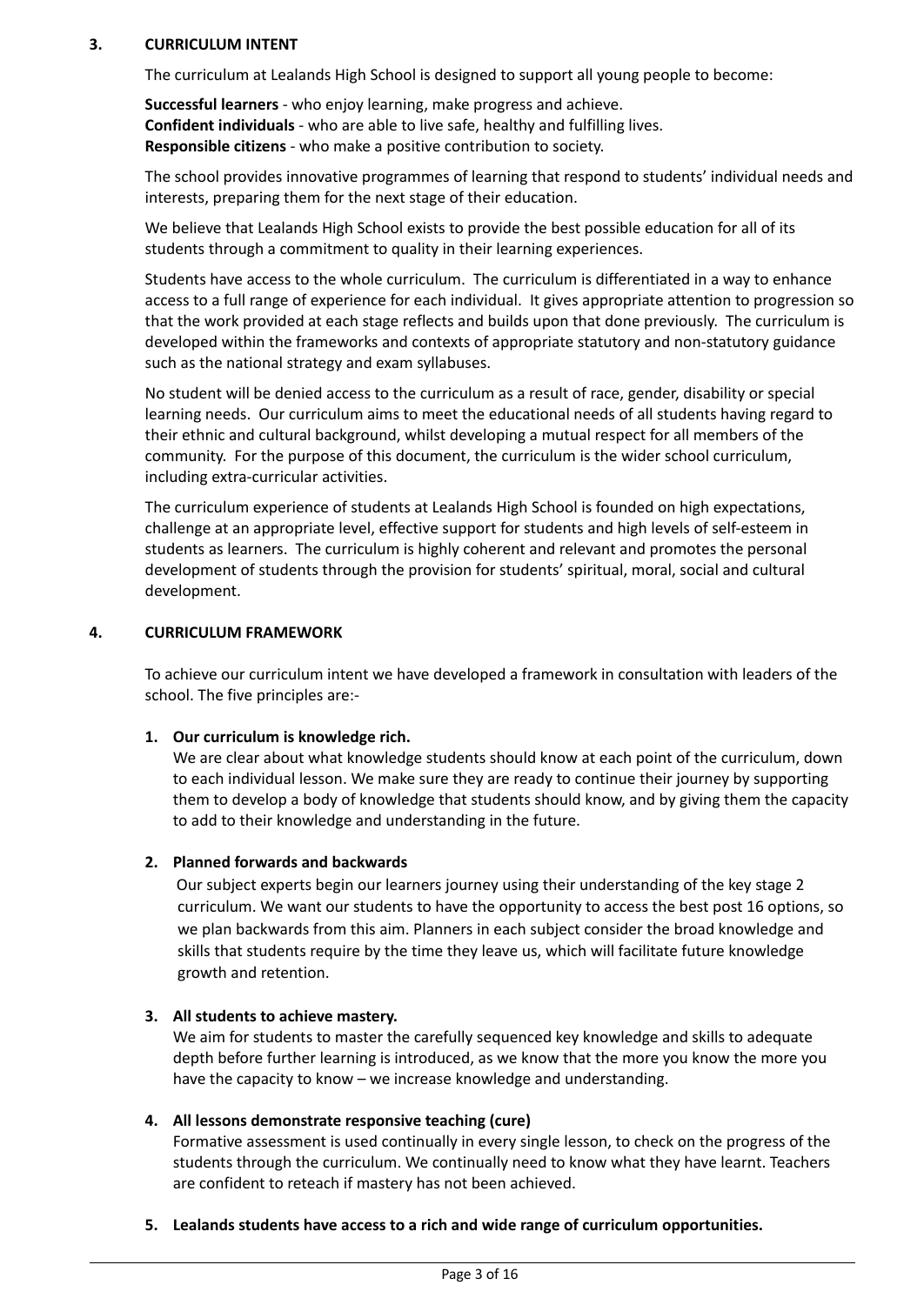Our student's rich and varied curriculum isn't limited to the taught curriculum. Students are formally taught religion and society so that they make a positive contribution to the world around them. Our curriculum includes academic, sporting, and personal development opportunities which help to reduce the gap in development opportunities between them and their peers.

#### **5. ROLES, RIGHTS & RESPONSIBILITIES**

- 5.1 The Governing Body will:
	- 5.1.1 Establish, in consultation with the Headteacher, staff and parents, a policy for the curriculum that is kept under review.
	- 5.1.2 Ensure that the policy is communicated to students and parents/carers, and is non-discriminatory.
- 5.2 The Headteacher and senior staff will:
	- 5.2.1 work with all members of the school community and parents to ensure that the school is able to deliver the curriculum;
	- 5.2.2 with the Staff Development Programme supporting school and department development plans;
	- 5.2.3 be responsible for the implementation and day-to-day management of the policy, guidelines and procedures;
	- 5.2.4 ensure the whole school community is consulted about the principles of the curriculum;
	- 5.2.5 ensure the school curriculum policy does not discriminate against any student on, grounds of race, disability or sexual orientation, and that it enables all students to achieve;
	- 5.2.6 ensure teachers' roles in delivering the curriculum are consistent with the National Agreement Raising Standards and Tackling Workload, and Workforce Remodelling Agenda, so that there is due recognition of the enhanced roles of support staff and administrative staff;
	- 5.2.7 keep parents informed of any changes to the curriculum;
	- 5.2.8 ensure that curriculum links are made with different schools and phases, particularly members of the Luton Futures partnership and the Lea Springs Educational Partnership and the local colleges and sixth form providers.
- 5.3 Staff, including support staff, will:
	- 5.3.1 be able to contribute to the development of the school curriculum policy;
	- 5.3.2 have the responsibility, both in the classroom and around the school, for maintaining the high quality learning environment to support the curriculum;
	- 5.3.3 ensure that all students receive a broad, balanced and stimulating curriculum at the appropriate level, using suitable materials;
	- 5.3.4 have a key role in advising the Headteacher on the effectiveness of the policy and procedures.
- 5.4 Students will:
	- 5.4.1 be able to contribute to the development of the school curriculum policy;
	- 5.4.2 be made fully aware of the school policy, procedure and expectations;
	- 5.4.3 do their best at all times, take pride in their work and value education and develop a love for learning;
	- 5.4.4 be taught in environments that are safe, conducive to learning and free from disruption;
	- 5.4.5 take responsibility for their social and learning environment making it both safe and enjoyable by reporting all undesirable behaviour;
	- 5.4.6 show respect, care and consideration to others;
	- 5.4.7 listen when teachers and others are talking;
	- 5.4.8 follow the school's rules and expectations;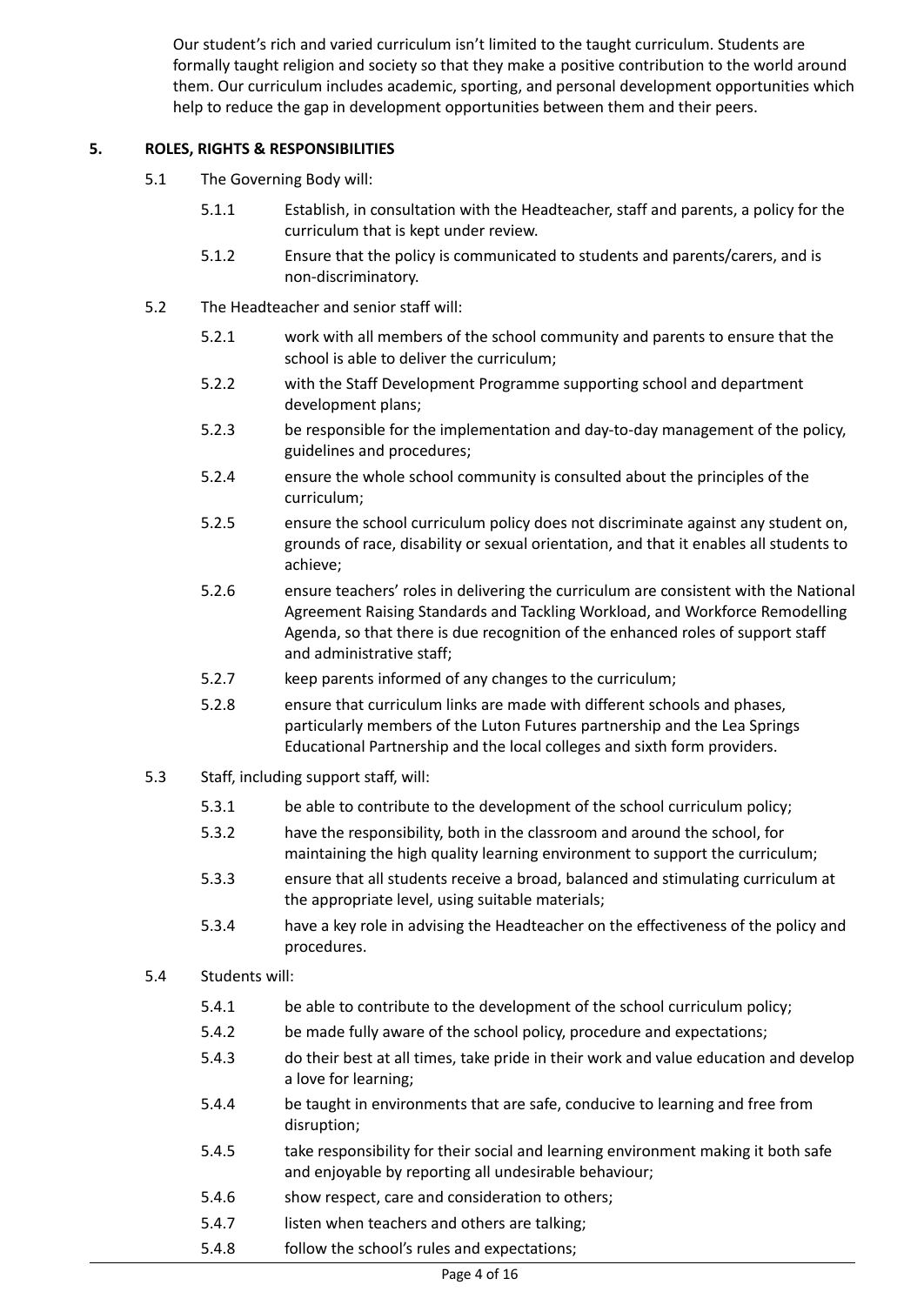- 5.4.9 act as positive ambassadors for the school when off school premises;
- 5.4.10 not bring inappropriate or unlawful items to school;
- 5.4.11 show respect to school staff, fellow students, school property and the school environment.
- 5.5 Parents/Carers will:
	- 5.5.1 be able to contribute to the development of the school curriculum policy.
	- 5.5.2 ensure that their child attends school and arrives on time.
	- 5.5.3 be kept informed about their child's progress, including regular updates of targets and predicted grades.
	- 5.5.4 ensure that their child wears school uniform and has the correct equipment and a learning diary for all of their lessons in order for them to access the curriculum.
	- 5.5.6 expect their child to be safe, secure and respected in school.
	- 5.5.7 contact the school if their child is absent or late.
	- 5.5.8 help ensure that their child follows reasonable instructions by school staff and adheres to school rules.
	- 5.5.9 ensure school staff are aware of any SEND-related or other personal factors which may affect their learning and access to the curriculum.
	- 5.5.10 be prepared to work with the school to support their child's learning.

### **6. KEY STAGE 3 & KEY STAGE 4 CURRICULUM**

The curriculum entitlement for students at key stage 3 and key stage 4 is as follows:

6.1 Key Stage 3

Our curriculum at Key Stage 3 is designed to provide students with the skills needed to prepare them for the future. When students arrive at Lealands, they study a number of core curriculum subjects detailed in Appendix A. Students have the opportunity to select two subjects that they wish to study in year 9 before selecting their key stage four subjects to begin in year 10.

Each student in Key Stage 3 will have:

- 6.1.1 followed a formal curriculum which meets statutory requirements;
- 6.1.2 continuous opportunities to reflect upon their own achievements and future targets;
- 6.1.3 received high quality independent careers guidance and support to best prepare students for their KS4 option choices;
- 6.1.4 had the opportunity to take part in a range of educational visits and trips;
- 6.1.5 had the opportunity to take part in a wide range of competitions, events, and challenges both within the school and with other schools;
- 6.1.6 had the opportunity to take part in a musical/dramatic activity;
- 6.1.7 had the opportunity to take part in a school or year assembly;
- 6.1.8 been involved with members of the community, such as parents, visiting speakers, representatives from industry and the community and junior schools;
- 6.1.9 been given the opportunity to develop their personal organisation and sense of responsibility;
- 6.1.10 followed a citizenship programme that follows the Key Stage 3 and Key Stage 4 National Curriculum;
- 6.1.11 access and support from our learning support department to ensure that each student can access the curriculum being offered to them.
- 6.2 Key Stage 4

In Key Stage 4 students have the opportunity to choose 3 subjects that they are interested in mastering and follow these through to a nationally recognised qualification at the end of KS4 (GCSE, technical awards)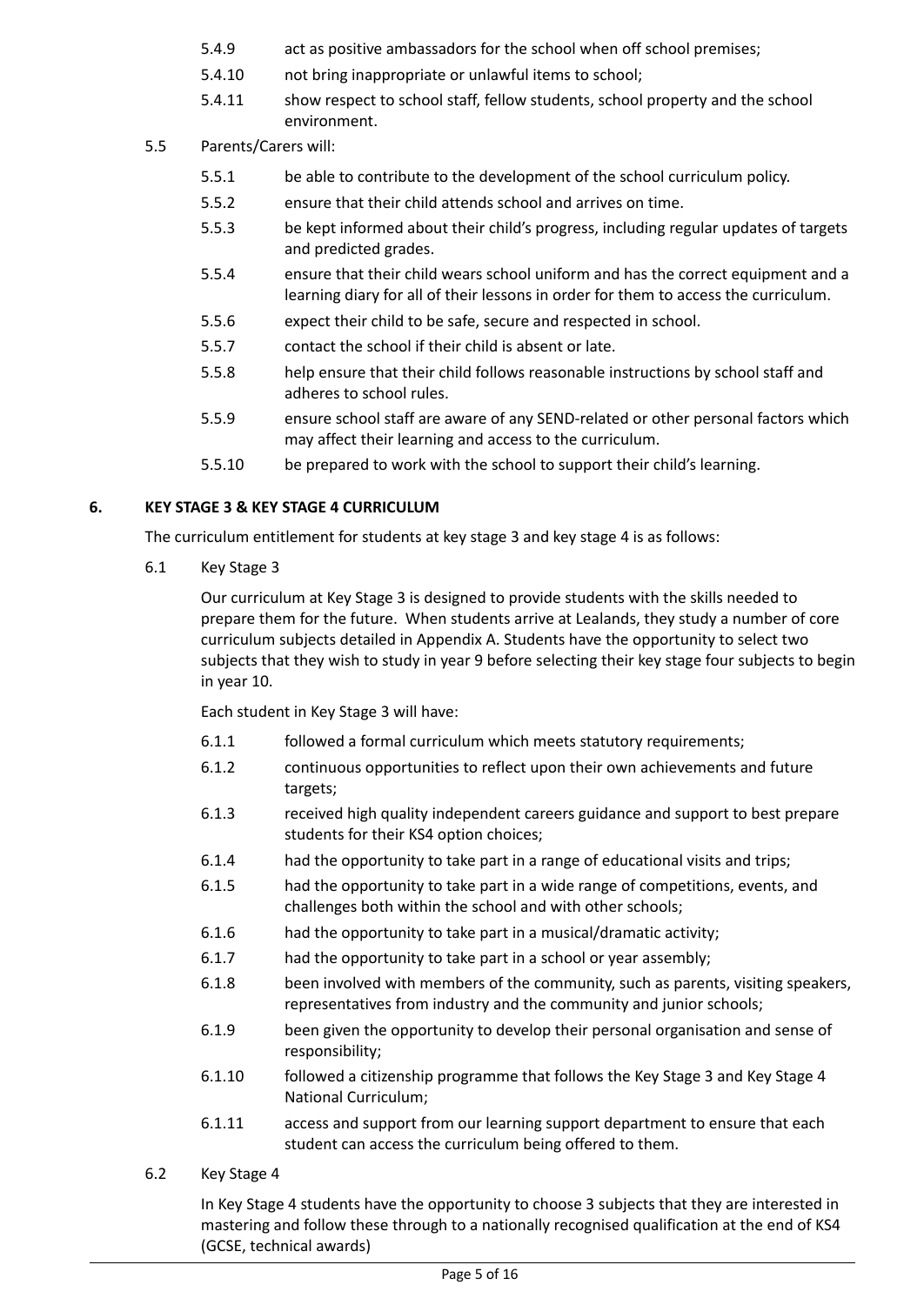In Years 10 and 11 each student will have had the additional opportunity to have:

- 6.2.1 a degree of choice in relation to their formal curriculum within statutory constraints;
- 6.2.2 been given advice and support to prepare him/her for externally assessed examinations through appropriate mentoring;
- 6.2.3 taken part in a quality work related learning experience as part of a planned programme of work related activities;
- 6.2.4 received high quality independent careers guidance to best supports destinations post 16;
- 6.2.5 been provided with a school reference.

#### **7. LEARNING CHOICES FOR YEAR 9**

- 7.1 In the Spring term of Year 9 students are given clear guidance to help them choose their options for key stage 4.
- 7.2 In the spring term of Year 9 students make their choices about which courses they wish to study in key stage 4. In order to support students in this process all students will have:
	- 7.2.1 clear independent careers guidance and help with their choices
	- 7.2.2 opportunities for individual meets with our careers advisor;
	- 7.2.3 a programme of information and guidance through assemblies, presentations and interviews as well as information within subjects;
	- 7.2.4 an opportunity to speak with teachers and parents and to gather further details of courses offered are available.
- 7.3 Advice will be given to students based on:
	- 7.3.1 discussions that are held with students in the preparation for the decision;
	- 7.3.2 our knowledge of the student's ability and interests;
	- 7.3.3 our professional opinion about what choices are suitable for the individual.

#### **8. SEX & RELATIONSHIP EDUCATION**

We believe that relationship, sex and health education (RSHE) is an educational entitlement for all students and an integral part of each student's emergence into adulthood. RSE provides knowledge, and encourages the acquisition of skills and attitudes that will allow students to manage their lives in a responsible and healthy way. Relationship and sex education (RSE) is taught to all students and forms an integral part of each student's emergence into adulthood. RSE focuses on healthy living and healthy relationships In some lessons in year 9 it is taught in small single sex groups by members of staff who are of the same gender as the group of students.

#### **Please refer to the Sex & Relationship Policy.**

#### **9. PERSONAL SOCIAL HEALTH and CITIZENSHIP EDUCATION**

Personal, Social & Health Education (PSHE) and citizenship at Lealands High School is an essential component of each individual student's overall education and makes a significant contribution to the National Curriculum which:

'promotes the spiritual, moral, cultural, mental and physical development of students at the school and of society, and prepares students at the school for the opportunities, responsibilities and experiences of later life.'

Much, but by no means all, of the PSHE and citizenship curriculum will be delivered by the teachers with the humanities team through Religion and Society lessons at KS3 and KS4. Many elements are also delivered through tutorial time and assemblies.

### **Please refer to the PSHE & Citizenship Policy.**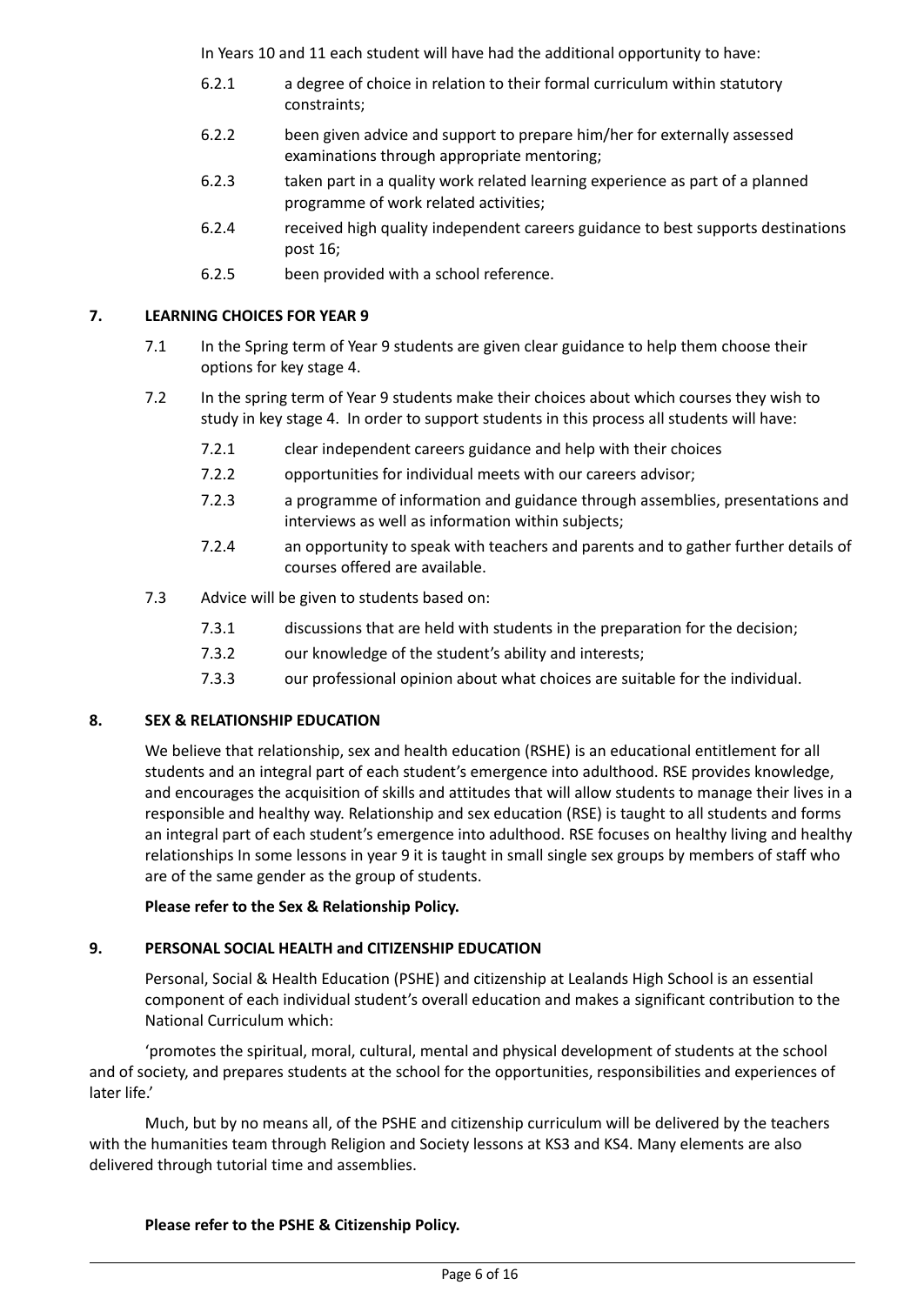#### **10. RELIGIOUS STUDIES & COLLECTIVE WORSHIP**

Religious studies (RS) is taught to all students across the school. The RS syllabus is delivered through Religion and society lessons and follows the Bedfordshire agreed syllabus and covers all of the world's main faiths. Our aim is to teach students how to live in a tolerant multi-faith society. The law requires all schools to hold a daily act of collective worship, which is Christian in nature. Collective worship at Lealands offers students the opportunity to consider spiritual and moral issues and to explore their own beliefs; to encourage participation and response, whether through active involvement in the presentation or through listening to and joining in and to develop community spirit, promote a common ethos and share values, and reinforce positive attitudes.

#### **Please refer to the Collective Worship Policy.**

#### **11. PRIMARY SCHOOL TRANSFER**

Primary School liaison and student transfer from Year 6 to Year 7 is led by an Assistant Headteacher with the help of the pastoral support manager (PSM) for Year 7. The transfer programme is designed to ensure that students make a seamless transition between junior school and high school.

The programme includes:

- 11.1 Meetings between junior school staff and the Head of Year 7;
- 11.2 Head of Year 7 and Year 7 student leaders meeting with all students transferring from Year 6;
- 11.3 Lealands subject staff meeting with junior staff to discuss curriculum provision;
- 11.4 SENCO will gathering and disseminating information concerning the needs of students;
- 11.5 The Assistant Headteacher in charge of transfer is responsible for collecting information about all students in order to ensure a smooth transfer;
- 11.6 External tests and achievement data, for example KS2 SATS and CATS may be used where subjects employ some grouping by ability, for example English and Maths.

#### **12. WORK RELATED LEARNING, INFORMATION, ADVICE, GUIDANCE & CAREERS EDUCATION**

- 12.1 Our work related learning and careers programme aims to provide students with knowledge, skills and attitudes associated with the successful transition from school to adult life.
- 12.2 This is done through collaboration between the Careers Coordinator, the PSHE and citizenship team of staff, tutors, and subject teachers to provide a thorough careers guidance programme.
- 12.3 The school works in partnership with external agencies such as local colleges, the Education and Business Partnership (EBP) and local employers to provide a programme that enables all students whatever their interests and abilities, to make informed choices about their future.
- 12.4 In Years 7, students study a series of careers based lessons within the Religion and Society curriculum. In Year 9 careers work focuses on helping students to make choices for Key Stage 4. The work includes lessons, presentations and interviews as well as the opportunity to do research on the internet. In Year 9 parents and students are invited to a parents' consultation evening where possible choices for the future are explained to them. Students also have the opportunity to take part in university visits, college taster days and careers fairs.
- 12.5 In Years 9, 10 and 11 careers guidance continues within Religion and Society lessons as well as through presentations from local colleges, taster days, university visits and careers interviews from our careers coordinator.
- 12.6 We have a school Learing Resource Centre which has information for students about future careers and opportunities. Access to web based resources is also available.

The Learning Resource Centre is open throughout the day and after school for all students.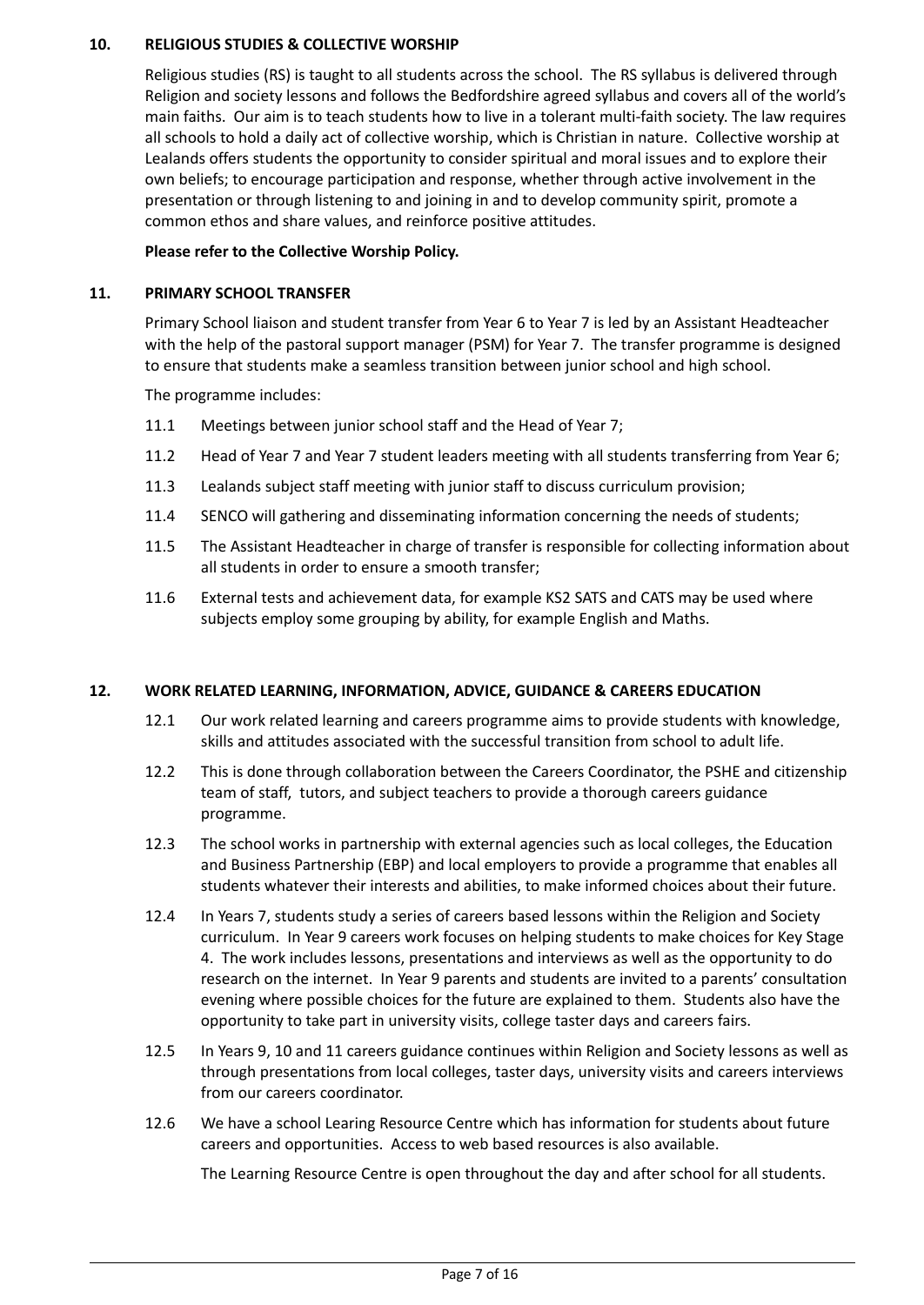#### 12.7 Work Experience

All year 10 students have access to a one week period of work experience. Work experience is organised in collaboration with the Luton Education and Business Partnership (EBP). This takes place during year 10.

Work experience enables students to increase their self confidence, learn about work ethics and helps them to develop inter-personal skills. This also helps students to make informed choices about post 16 as it helps them to broaden their career horizons.

#### **Please refer to the Work Related Learning Policy.**

#### **13. LITERACY**

Literacy is considered a fundamental part of teaching and learning and every teacher is considered a teacher of literacy. With this cohesive approach the aim is for all students to achieve their potential in the key literacy skills of reading, writing, speaking and listening. Provision is also made for students who are multi-lingual in order that they can access the curriculum. Whole school staff training takes place at regular intervals, as well as more personalised courses to individual members of staff to ensure that we are using the best possible approaches to literacy education. For students, literacy is actively taught in lessons as well as extra curricular events and competitions such as, literacy days involving storytellers and poets and World Book day activities.

#### **Please refer to Appendix B - Literacy Policy.**

#### **14. REVIEW & MONITORING**

In common with all other policies, the Curriculum Policy will be reviewed annually by the Governing Body. The outcome of the review and changes to policy, resolutions and solutions will be communicated to all those involved and incorporated into an amended Curriculum Policy.

The procedures will be monitored by the Headteacher to ensure they are consistently and fairly applied, and promote the idea of personal responsibility and that every member of the school has a responsibility towards the whole community.

#### **15. STANDARDS BY WHICH THE SUCCESS OF THIS POLICY CAN BE EVALUATED**

- 16.1 Student voice feedback received from surveys, focus groups, forums and during tutorials.
- 16.2 Students progress and achievement.
- 16.3 Department review reports and observations;
- 16.4 Self assessment and external review.
- 16.5 Staff responses to training and employing appropriate strategies.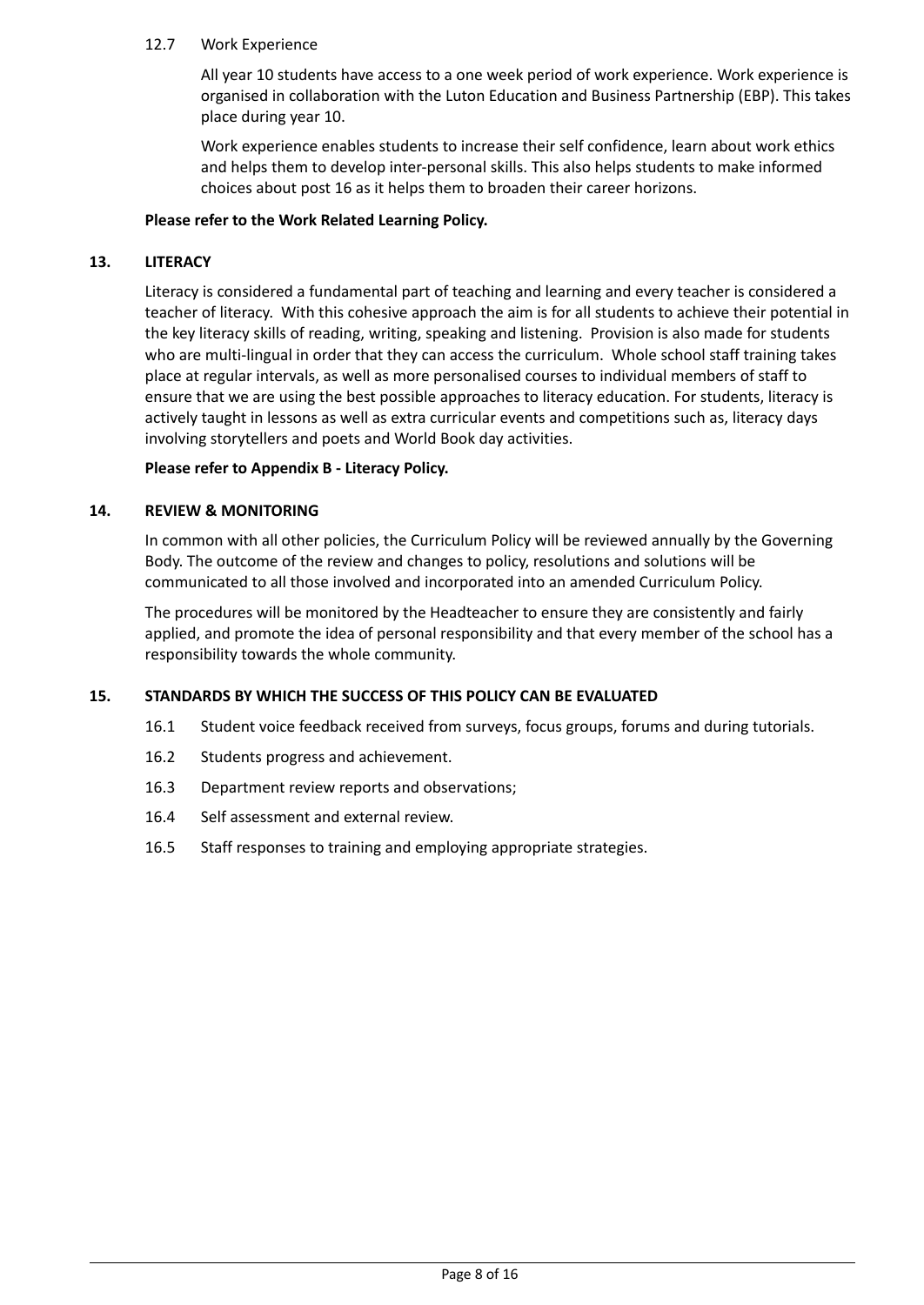## **APPENDIX A**

### **KEY STAGE 3 & 4 CURRICULUM DIAGRAMS**

# **Key Stage 3 curriculum**

|                                                                                                                                                                                       | <b>Sessions per week</b> |                         |                         |
|---------------------------------------------------------------------------------------------------------------------------------------------------------------------------------------|--------------------------|-------------------------|-------------------------|
|                                                                                                                                                                                       | Year 7                   | Year 8                  | Year 9                  |
| English                                                                                                                                                                               | 3                        | $\overline{\mathbf{3}}$ | 4                       |
| <b>Accelerated Reader</b>                                                                                                                                                             | $\mathbf{1}$             | $\mathbf{1}$            |                         |
| Maths                                                                                                                                                                                 | 4                        | $\overline{\mathbf{4}}$ | $\overline{\mathbf{4}}$ |
| Science                                                                                                                                                                               | 3                        | 3                       | 3                       |
| MFL (French/Spanish)<br>(literacy/numeracy intervention)                                                                                                                              | $\overline{2}$           | $\overline{2}$          | $\overline{2}$          |
| Geography                                                                                                                                                                             | $\overline{2}$           | $\overline{2}$          | $\overline{2}$          |
| History                                                                                                                                                                               | $\overline{2}$           | $\overline{2}$          | $\overline{2}$          |
| Religion and society                                                                                                                                                                  | $\mathbf{1}$             | $\mathbf{1}$            | $\mathbf{1}$            |
| <b>Physical Education</b>                                                                                                                                                             | $\overline{2}$           | $\overline{2}$          | $\overline{2}$          |
| Design and Technology                                                                                                                                                                 | $\mathbf{1}$             | $\overline{2}$          |                         |
| Art                                                                                                                                                                                   | $\mathbf{1}$             | $\mathbf{1}$            | $\mathbf{1}$            |
| Music                                                                                                                                                                                 | $\mathbf{1}$             |                         |                         |
| Dance                                                                                                                                                                                 |                          | $\mathbf{1}$            |                         |
| Drama                                                                                                                                                                                 | $\mathbf{1}$             |                         |                         |
| Computing                                                                                                                                                                             | $\mathbf{1}$             | $\mathbf{1}$            | <b>Cover Tutor time</b> |
| PE<br><b>Music</b><br>Food<br><b>Textiles</b><br>Dance<br>Drama<br>Art<br>Graphics<br>MFL (for dual linguists)<br>Design technology<br>Literacy intervention<br>Numeracy intervention |                          |                         | $2 + 2$                 |
| <b>Total hours</b>                                                                                                                                                                    | 25                       | 25                      | 25                      |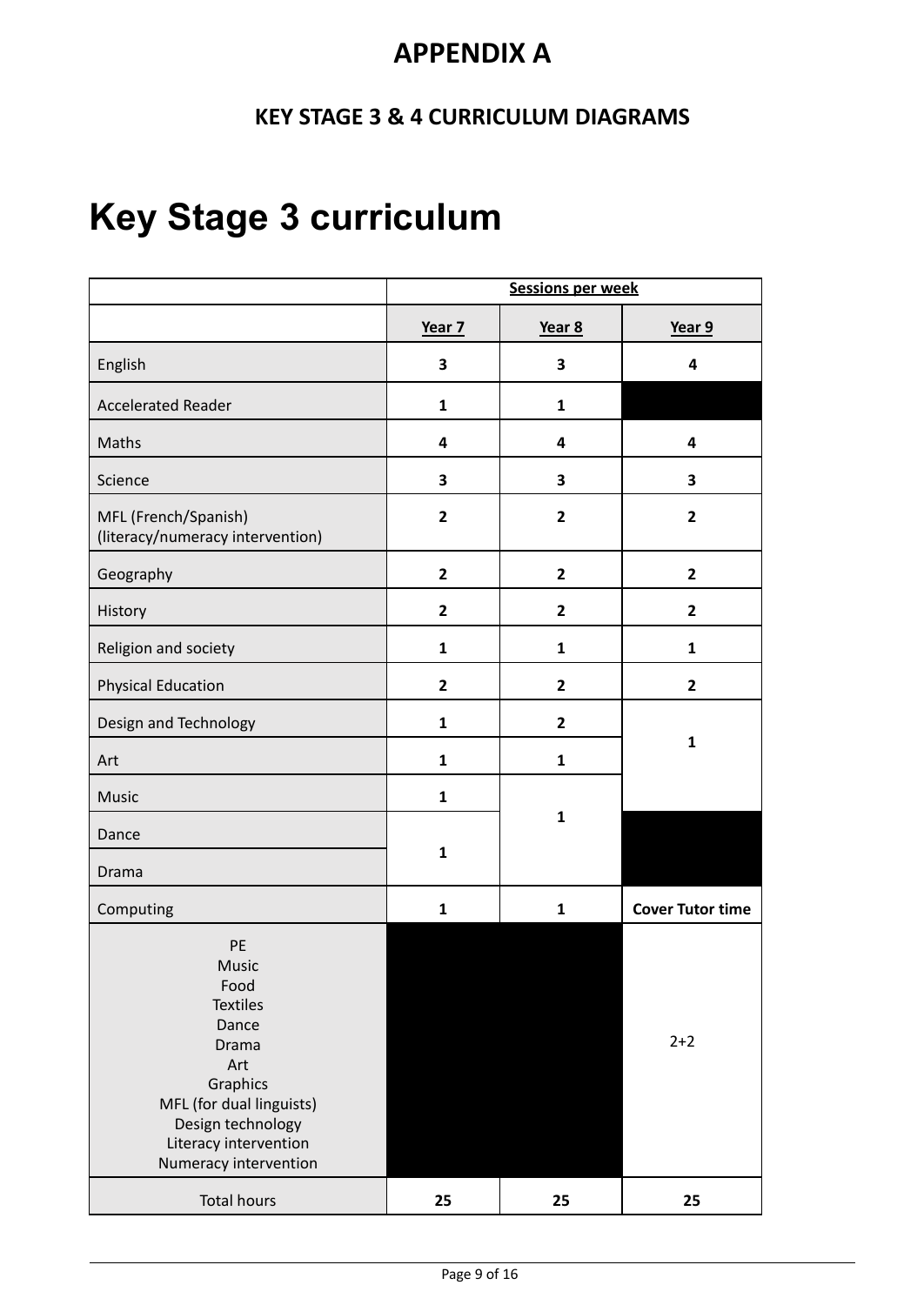# **Key Stage 4 curriculum**

### **The curriculum at Key Stage 4**

At the end of Year 9 students are guided to follow one of three curriculum pathways. Each pathway allows them to choose 3 subjects to study. Students are given individual guidance to aid them in making the best choices for them.

In Key Stage 4 all students study English (language and literature), mathematics, science (triple or double science), PE and religious education/citizenship/PSHE (within the Religion and society curriculum).

| <b>Subject</b>            | Year 10      | Year 11      |
|---------------------------|--------------|--------------|
| English                   | 5            | 5            |
| Maths                     | 4            | 4            |
| Science                   | 5            | 5            |
| <b>Physical Education</b> | $\mathbf{1}$ | $\mathbf{1}$ |
| Religion and Society      | $\mathbf 1$  | $\mathbf{1}$ |
| <b>Option A</b>           | 3            | 3            |
| <b>Option B</b>           | 3            | 3            |
| Option C                  | 3            | 3            |
| Total                     | 25           | 25           |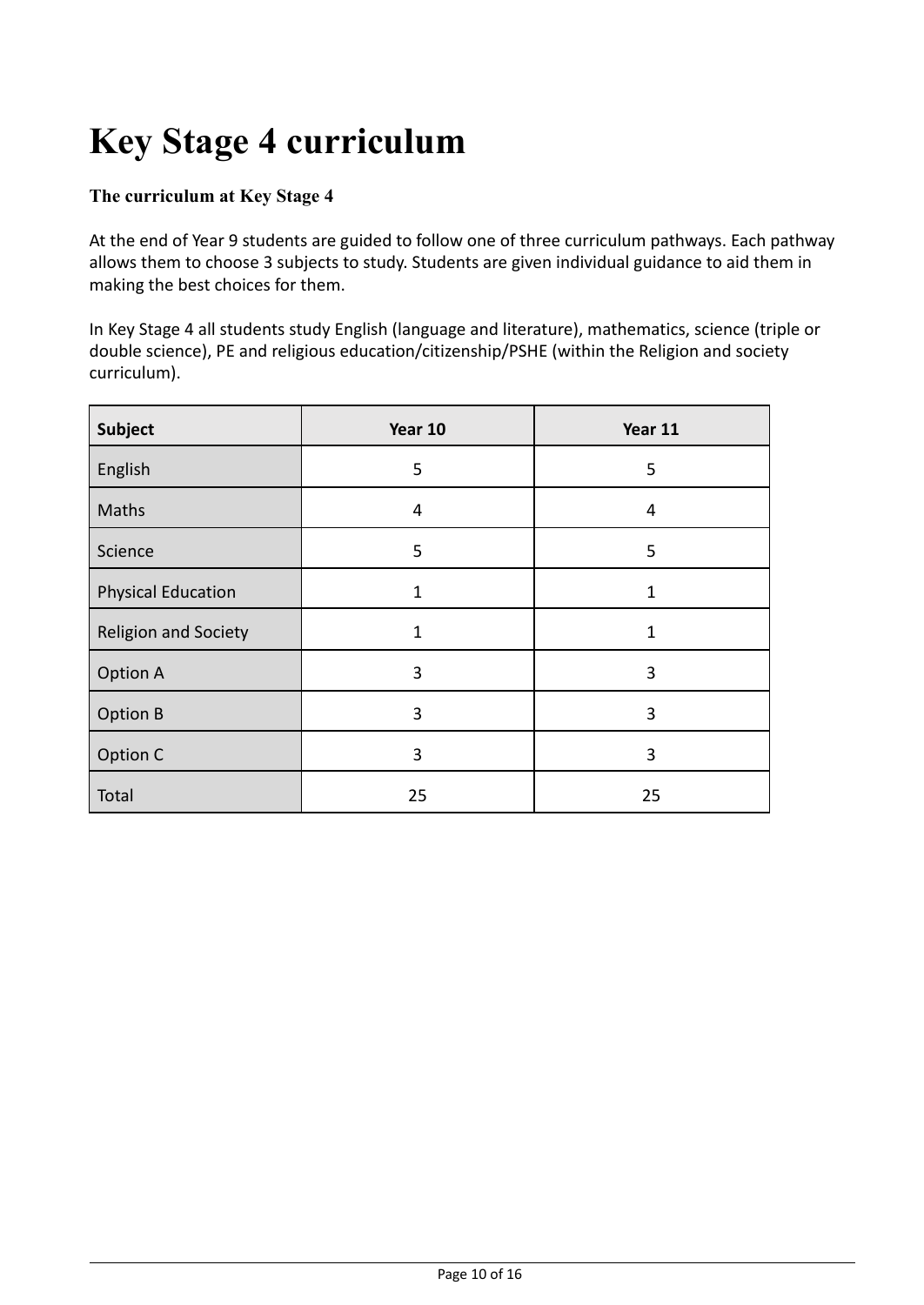# **APPENDIX B**



# **Literacy Policy & Procedures**

#### **1. INTRODUCTION**

Lealands High School policies are designed to support the school ethos, aims and vision. Lealands is a positive learning community which is fully inclusive to ensure equality of opportunity for all.

Our aims are outlined in our Home School Agreement.

#### **Our aims:**

### **Excellence in everything we do Everyone has responsibility Respect for all**

- Everyone achieves success and makes excellent progress
- We all continually improve what we do and work hard
- We care about being the best we can be and getting the best out of those around us

- To prepare young people for life and a positive future
- To ensure that school is a safe place
- To help and support others to grow and succeed

- Everyone is valued for their contribution
- All are cared for and supported so that needs are met
- We recognise and celebrate the talents, gifts and uniqueness of every individual

In order to achieve these aims students, parents and the school need to work in partnership.

#### **Our vision is to be:**

*Everyone achieves excellence, demonstrates respect for all and takes responsibility for their own actions, while helping others to be successful.*

We strive to achieve this vision in all that we do and staff, students, parents, governors, other school stakeholders and partners are all an important part of making this happen.

#### **2. RATIONALE**

- 2.1 Literacy is the ability to recognise, understand, use and manipulate the conventions of language at a level necessary to function and progress at school and in society in general.
- 2.2 At Lealands High School we believe that literacy is a whole school responsibility.
- 2.3 We believe that the good use of language is an essential skill for all to develop and that access to teaching which promotes such development is the basic right of every child. Language development should be the collective responsibility of all staff. Only then can we ensure students enjoy language and communication in all their forms, and can use language to think, explore, organise and communicate.
- 2.4 The various languages spoken at this school should be given full recognition and respect by all students and staff in order to promote general cultural awareness as well as cognitive learning.

#### **3. BROAD GOALS**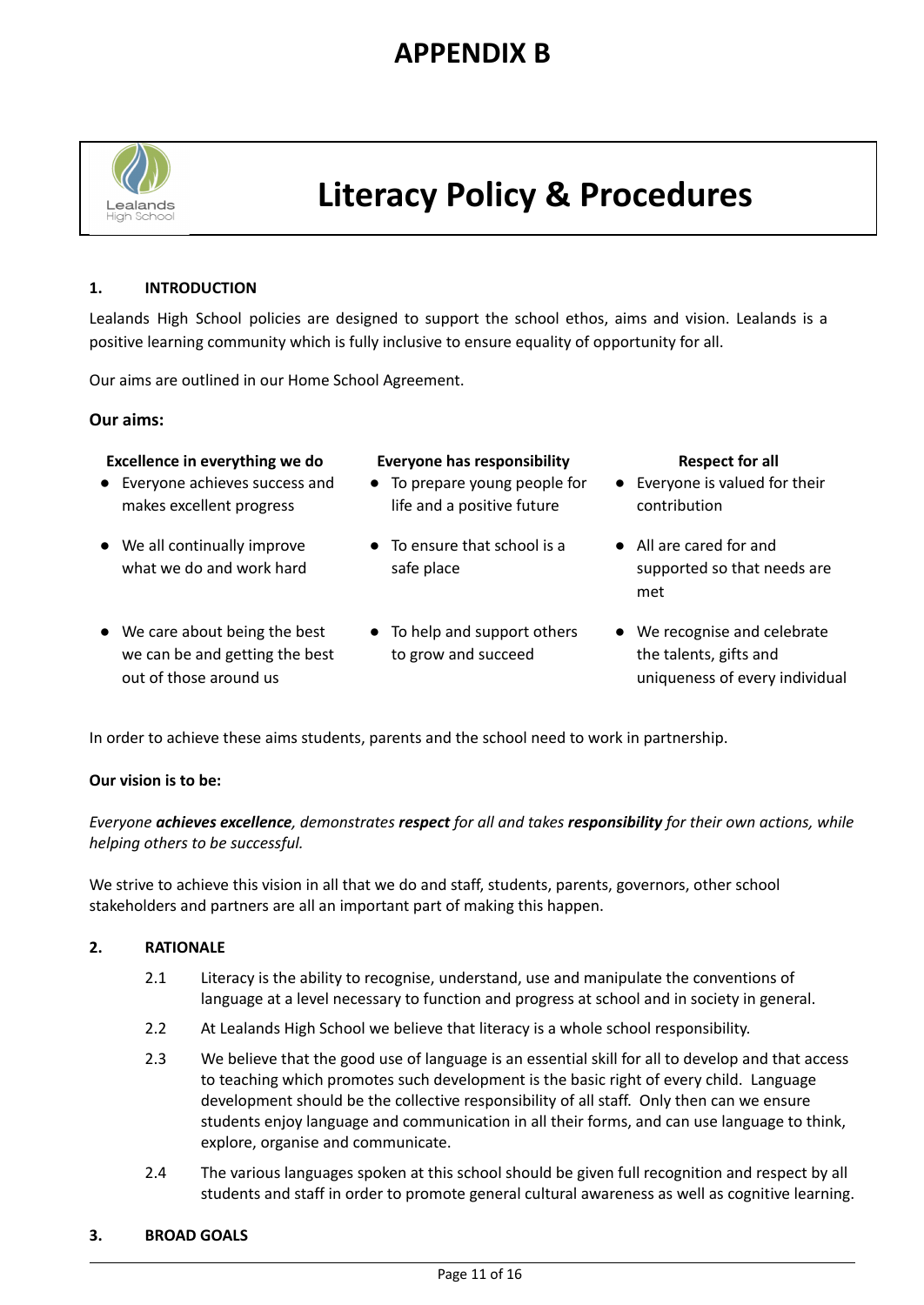- 3.1 To develop our students' language competences as fully as possible as part of a continuous, progressive process, bearing in mind the diversity of language experiences, capabilities and skills they present.
- 3.2 To develop areas of speaking and listening and reading and writing.
- 3.3 In addition to the formal teaching of reading, writing, grammar and spelling, language skills should be taught within a variety of curriculum contexts by meaningful, relevant activities undertaken in all subject areas.
- 3.4 To continuously challenge students to use subject specific vocabulary.
- 3.5 To ensure that every teacher/department is involved in developing schemes of work to reflect our dedication to improve literacy across the school.

#### **4. STUDENT IMPACT & OTHER OUTCOMES**

- 4.1 To improve literacy levels amongst all students in school in order to have a direct impact on results.
- 4.2 To ensure that students leave school with a good chance of progressing onto further and higher education.

#### **5. APPLICATION**

The staff in all curriculum areas will aim to:

- 5.1 provide material at appropriate levels of interest and difficulty;
- 5.2 use our assessments of students' literacy skills to help us plan appropriate work;
- 5.3 provide some activities which are structured to make speaking and listening an essential part of them;
- 5.4 provide opportunities for inexperienced speakers of English to interact with competent English speakers;
- 5.5 provide displays of reading material relevant to the topic or national curriculum subject and of relevant vocabulary;
- 5.6 provide reading material of high quality which is up-to-date, relevant, and balanced in its presentation of ethnicity, culture and gender, and some text in the first language of students acquiring English as an additional language;
- 5.7 give priority to content, ideas, organisation and meaning when responding to students' writing, but with regard to the school's marking policy;
- 5.8 To set all students an extended piece of writing in all areas across the curriculum at least once per half term.
- 5.9 treat students' writing with respect and interest.

#### **6. MONITORING, EVALUATION & REVIEW**

*This policy will be reviewed annually by the Governing Body.*

- 6.1 **The Assistant Headteacher** (Literacy) has overall responsibility for the successful implementation of this policy. The school will:
	- 6.1.1 review the Literacy Policy at the appropriate times;
	- 6.1.2 ensure all staff are aware of the literacy needs of the students in their group;
	- 6.1.3 endeavour to ensure all staff provide resources at the appropriate level for their students;
	- 6.1.4 have a named member of staff as the overall co-ordinator.
- 6.2 Subject team leaders are responsible for monitoring the implementation of the policy within their departments and ensuring that it is followed by all staff.